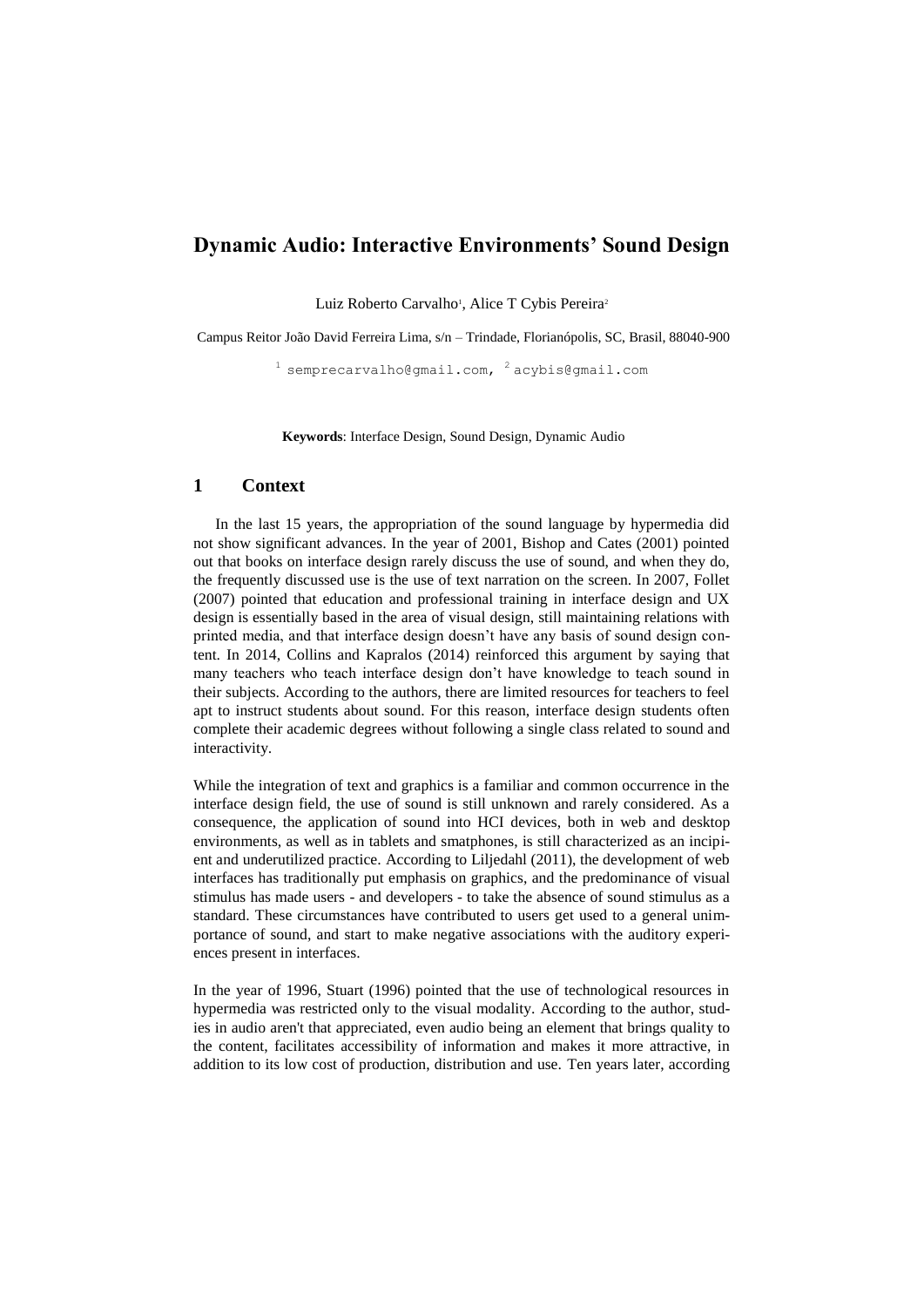to studies by Susini et al (2006), there were no significant advances in sound. The author points out that in the design market there is an overvaluation of visual communication, and due to its limitations, products and services in design can often present inconsistencies when other sensorial properties become relevant, as in the case of sound and tatile information. Roccheso et al (2008) indicate that this exaggerated emphasis on visual displays has limited the development of interactive systems that are able to make a more adequate use of the auditory modality. The author claims that despite its promising and already recognized importance, the study of sound in interface design haven't been established as with occurs in the graphic design. Consequently, the use of sound in interactive applications has been placed in the background, and non-musical sounds have been accepted as byproducts of technologies, rather than being exploited for their intrinsic value. As a result, a universe of non-sounded or acoustically polluted interfaces has been tried out - and being rejected by users, interface designers, and programmers.

According to Alves and Roque (2011), the sound design to interface remains unexplored, and the absence of a group of knowledge on this subject contribute to the maintenance of this situation. An obvious sign of the lack of a relevant amount of knowledge in the field is the unavailability of clear guidelines or good practices on interface sound design. However, portable devices such as tablet and smarphone demonstrate that the tactile process and the haptic requirements advance as technology, while the sound and its cognitive functionalities still remain little explored in the field of Human-Computer Interaction.

#### **2 Method**

According to Bar-B-Q (2003), the sound stimuli present in the interactive systems can be classified as direct interactive audio and indirect-interactive audio. However, Collins (2008) points out that the group of sounds belonging to the interface domain can be classified as dynamic audio, and divides them into interactive audio and adaptive audio. As such concepts are in agreement with each other, and in order to minimize the possibility of ambiguity of the nomenclatures, the categorization of the terms direct interactive and indirect adaptive sounds is assumed, both belonging to the dynamic audio group, as proposed in the following figure: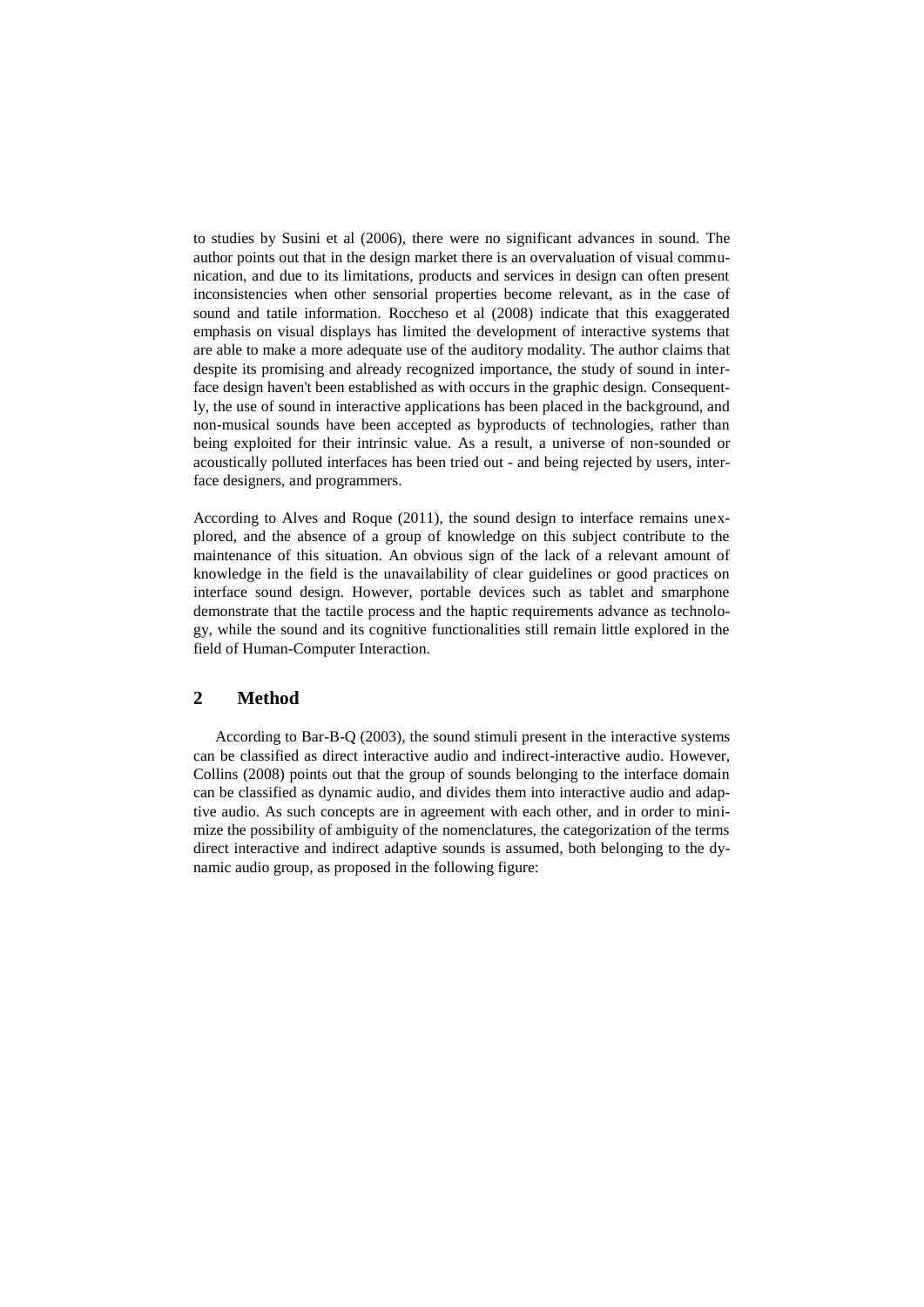

Figure 1: Terminological proposition: dynamic audio, direct interactive, adaptive indirect and reactive.

To Collins (2013), an essential part in the approach of sound and interface is often neglected: the user. Although it is relatively simple to specify distinct interactive structures in the interface, it is complex to deal with the experiences resulting from the interaction between the platform and the user. In this context, the interaction with sound is fundamentally different from its simple hearing. At its most basic level, interaction alters the ways in which individuals relate to sounds, because it creates a distinct experiential relationship from the simple hearing: interacting with sound is fundamentally different from just hearing it. The central issue, therefore, focuses on how interactive environments' users process the acoustic events that happens inside the interface domain, that is, how sound stimuli are capable of transmitting specific informations related to immersion, navigation, flow. In this sense, Cancellaro (2006) points out that the big question that involves the use of sounds in interactive systems is no longer the technical challenge of applying these sounds in the application programming platform. Technological and cost barriers to integrate sounds in interfaces have disappeared - the focus must be directed to sound as an information transmitter.

The duration of a given interface state is complex to determine, since each user manipulates it according to their interest. Therefore, the user experience is a crucial factor that influences how will be the interactions with the sounds in the interface. In order to sound design actually integrate with interface design, the most appropriate solution is to give users full control over the sounds, making the dynamic audio approach consonant with the User Experience Design principles.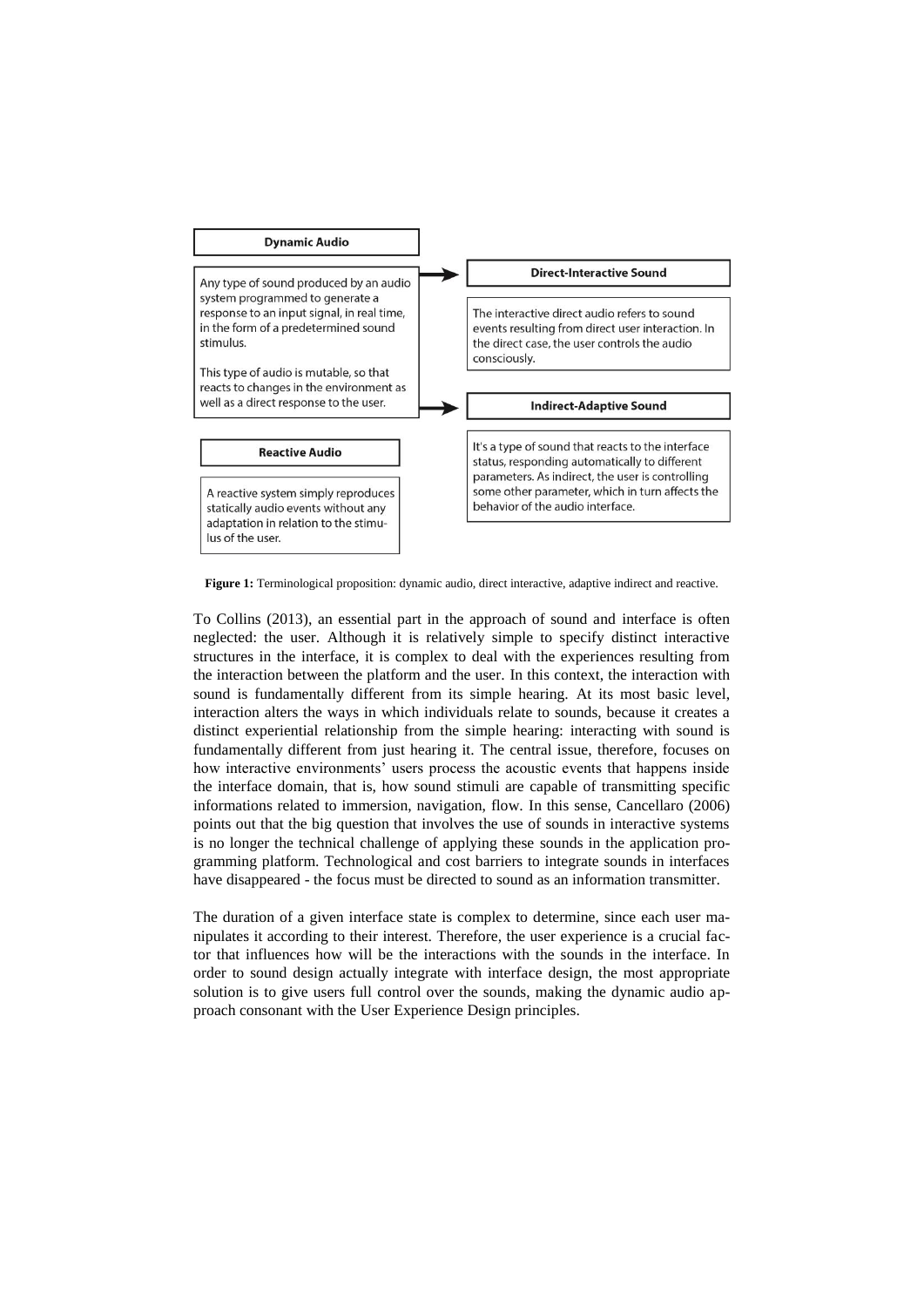## **3 Conclusions**

Interactive environments offer a new and rather unique field of study that requires a revision of old theories so that a coherent approach between sound design and interface design can be realized. However, interactive environments are very different from traditional forms of media, and in many cases the use of theories from other fields may not correspond to the completeness of possibilities and features that apply in the interface domain. In this context, the applications of sound on interactive platforms differ from those used in traditional linear media, as occurs with music and cinema. In the field of HCI, the importance of sound is mainly focused on its ability to capture the user's attention at different cognitive levels, and achieve a communicative process. Sufficient scientific and technological knowledge already exists to start thinking about sound as one of the main dimensions of the environments in which we live - whether being physical or virtual. This means overcoming the presence of sound as noise and promoting an attitude oriented to the auditory channel as the bearer of information, appropriating the sound stimuli to transmit messages systematically.

# **4 References**

- 1. ALVES, Valter; ROQUE, Licínio. Guidelines for Sound Design in Computer Games. In: Grimshaw, M. (Ed.), Game sound technology and player interaction: Concepts and developments. Hershey, PA: IGI Global, 2011.
- 2. BAR-B-Q, Project. Group Report: What is Interactive Audio? And What Should It Be? The Eighth Annual Interactive Music Conference PROJECT BAR-B-Q 2003, San Antonio, USA, section 5, dez., 2003. Avaliable at: <http://www.projectbarbq.com/bbq03/bbq03r5.htm>. Access: June, 15<sup>th</sup>. 2014.
- 3. BISHOP, M. J.; CATES, Ward Mitchell. Theoretical foundations for sound's use in multimedia instruction to enhance learning. Educational Technology Research and Development. Volume 49, Number 3, pp. 5-22, 2001.
- 4. CANCELLARO, Joseph. Exploring Sound Design for Interactive Media. Delmar Cengage Learning; 1 ed., 2006. Clifton Park, NY.
- 5. COLLINS, Karen. Game Sound: an introduction to the history, theory, and practice of video game music and sound design. Massachusetts, USA: MIT Press, 2008.
- 6. COLLINS, Karen. Playing with Sound: A Theory of Interacting with Sound and Music in Video Games. The MIT Press. January, 2013.
- 7. COLLINS, Karen; KAPRALOS, Bill. Sound Design for Media: Introducing Students to Sound. Journal of Sonic Studies, volume 6, nr. 1. Jan., 2014.